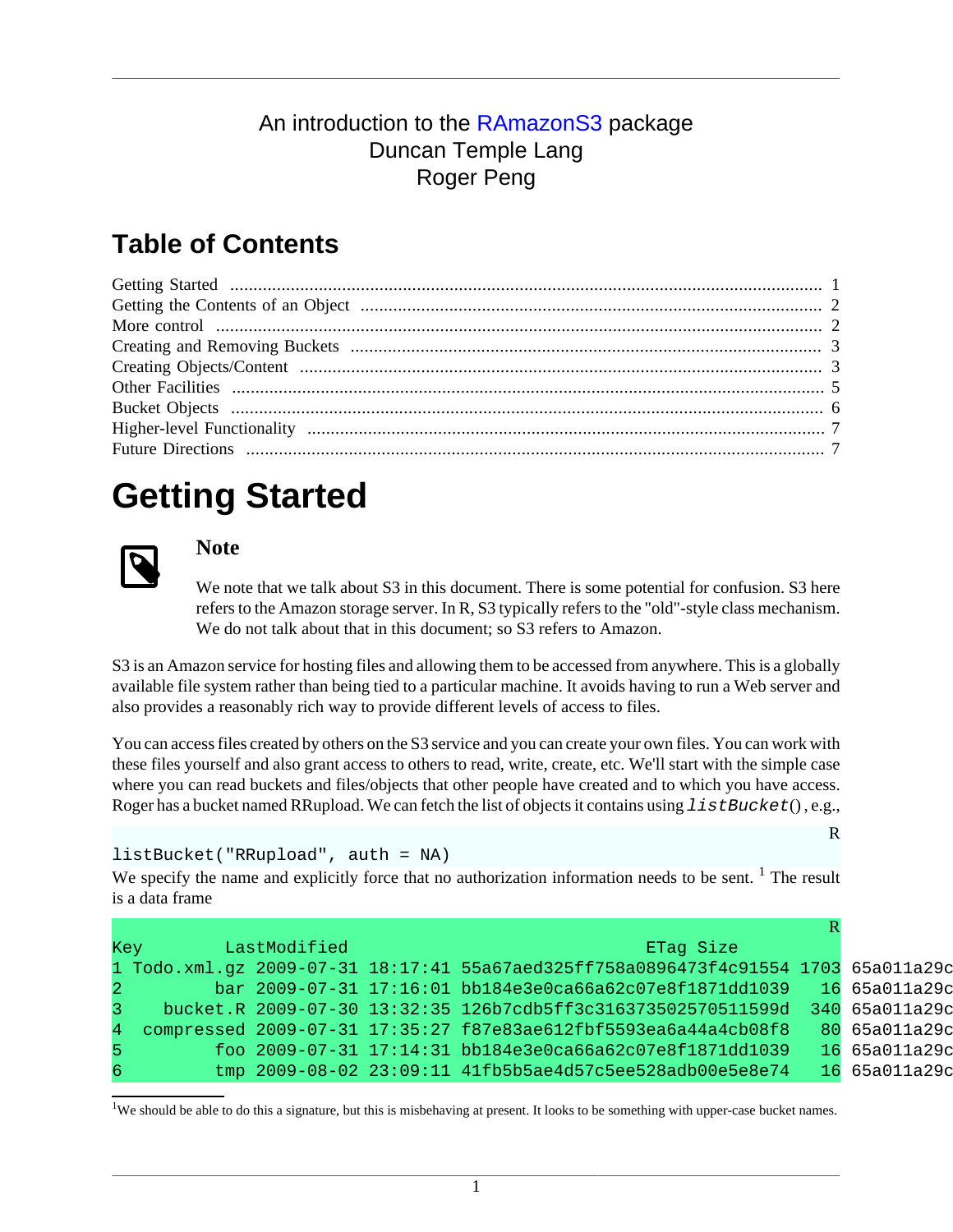xxx 2009-07-31 18:32:57 b5a7791824a3719256e4884e9c65c7f3 23 65a011a29c

This gives us the names of each object and its size and when it was last modified. The ETag and ID fields are used to uniquely identify the object and the developer who created/modified the object.

## <span id="page-1-0"></span>**Getting the Contents of an Object**

We can retrieve the contents of objects in a bucket that we have read-access to with  $getFile()$ . We give this both the name of the object and the bucket. This can be done as two separate arguments (bucket and name) or as a single argument of the form *bucket/object*. So we can get the object bucket.R in RRupload with either

```
x = getFile("RRupload", "bucket.R", author = NA)y = getFile('RRupload/bucket.R", auth = NA)
```
Depending on how the object was created, there may or may not be information about its content type. If there is,  $getFile()$  attempts to handle it correctly, e.g. recognizing text content and converting it to a character string. However, if there is not content type information, we return the content as a raw vector. If you know this is text, you can convert it with

rawToChar(x)

This is about all you can do with nothing but read-permissions. So we'll move on to functions that require permissions.

## <span id="page-1-1"></span>**More control**

Once you have a login and secret, be they your own or somebody else's, you can do a lot more with Amazon S3. Firstly, you can find all the buckets owned by that login with *listBuckets()*. You specify the login and secret key as a named character vector as the value of the auth parameter, e.g.,

```
listBuckets(auth = c('login' = 'secret'))
```
Many users will have a single login-secret pair and it is convenient to put these in your R global options. You can set these as

options(AmazonS3 = c('login' = "secret")) The functions in [RAmazonS3](http://www.omegahat.org/RAmazonS3) will look for this and use it if  $auth$  is not specified in a call. So we can set the option and then call  $listBuckets()$  simply with

```
listBuckets()
```

|                | bucket                                     |                              | creationDate |
|----------------|--------------------------------------------|------------------------------|--------------|
| 1.             |                                            | RRupload 2009-06-01 19:39:36 |              |
| $\overline{2}$ |                                            | cpkg $2009-06-01$ $18:54:56$ |              |
| 3              | duncantl-test1 2009-08-06 21:11:02         |                              |              |
| 4              |                                            | rdpshare 2009-06-04 12:19:19 |              |
|                | 5 reproducibleresearch 2009-06-01 18:40:23 |                              |              |

R

R

R

R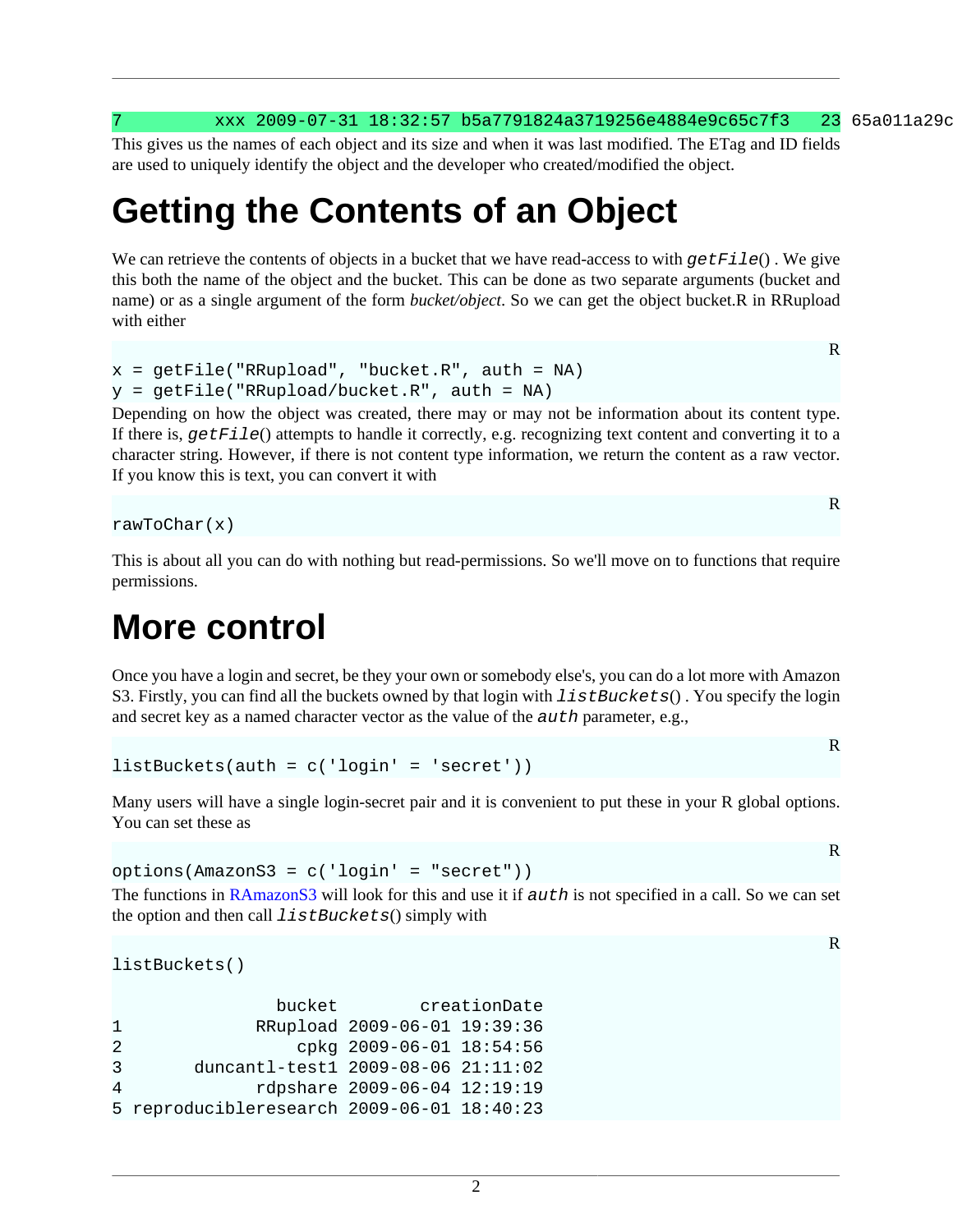| 6 | test3duncant1 2009-08-06 15:28:27 |  |
|---|-----------------------------------|--|
| 7 | test4duncantl 2009-08-06 15:28:45 |  |
| 8 | testDuncanTL 2009-08-05 23:51:27  |  |
| 9 | www.penquin 2009-06-01 21:20:38   |  |

Now that we know what buckets we have, we can list any one of these with  $listBlocket()$  (and using the implicit specification of the  $a$ uth argument), e.g.,

R

```
Key LastModified ETag
1 greeting.xml 2009-07-30 00:25:10 8822584dd80ffc3c609ed799334d5766
 Size Owner.ID
1 101 a02e4359c85dad7828cc8a88c8ddd021ee5deb57cb3008ed19444ffa8f9b9a14
  Owner.DisplayName StorageClass
1 rdpeng STANDARD
```
We can get the file with

listBucket("rdpshare")

rawToChar(getFile("rdpshare/greeting.xml"))

## <span id="page-2-0"></span>**Creating and Removing Buckets**

The function makeBucket() can be used to create a new bucket. For example, we can create a bucket named "duncantl-test" with the command

```
makeBucket("duncantl-test")
\overline{2}
```
We can remove a bucket with  $removeBuckets()$ , giving it the name of the bucket, e.g.,

```
removeBucket("duncantl-test")
```
# <span id="page-2-1"></span>**Creating Objects/Content**

It is not very useful to be only able to create buckets. We want to be able to store content. We can do this by uploading files or by taking content directly in R and uploading it from memory. We do this with the function  $\triangleleft dF \perp e()$ . This expects the contents or file name to upload and then the location on S3 to where it will be uploaded. We can give the bucket-name pair in a single string as before in the form "bucket/name" or as two separate arguments - bucket, name. These two forms are show here

R

R

R

<sup>&</sup>lt;sup>2</sup>At present, this sometimes "hangs" waiting for additional input. Ctrl-D will terminate it and the bucket will be created. This is something to do with the HTTP header, but we have killed off the Expect: 100-continue and sent a Content-length of 0.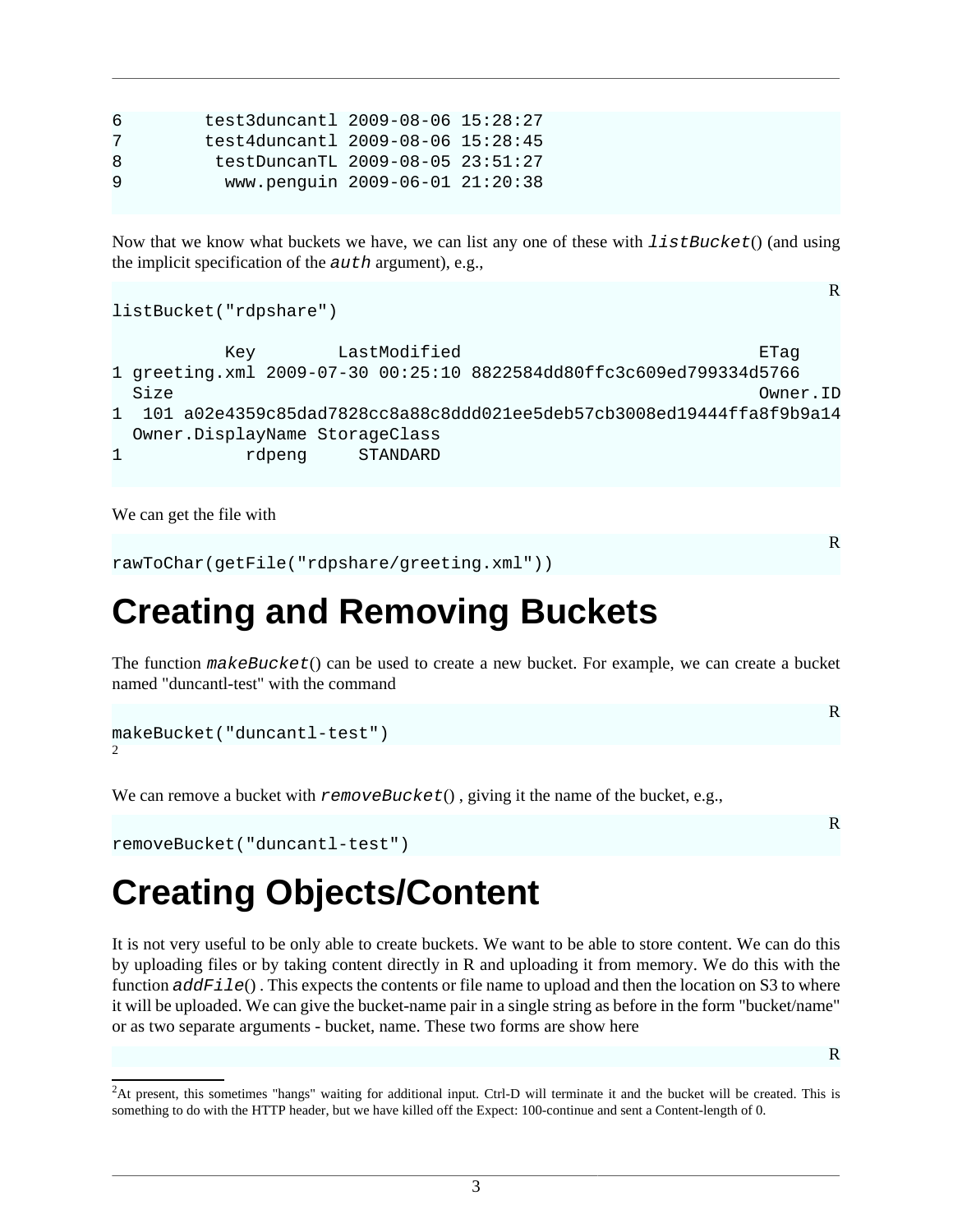```
content = I("This is a string")addFile(content, "duncantl-test/foo") # note the missing 2nd argument.
addFile(content, "duncantl-test", "bar")
```
The content can be any R object. If it is a string, we assume that this is the name of a file and we read that file and upload it. If we want to specify actual text to be uploaded as-is, we can "escape" it using the AsIs function  $I$ () as we have shown above. When  $\vec{addF1le}$  sees that contents inherits from  $\vec{AssIs}$ , it does not consider the string to be a file name. We can also use the isContents parameter to specify this explicitly.

Once we have uploaded the content/file, we will see it in the listing:

```
R
listBucket("duncantl-test")
 Key LastModified ETag Size
1 foo 2009-08-06 23:11:27 41fb5b5ae4d57c5ee528adb00e5e8e74 16
 Owner.ID
1 a02e4359c85dad7828cc8a88c8ddd021ee5deb57cb3008ed19444ffa8f9b9a14
  Owner.DisplayName StorageClass
1 rdpeng STANDARD
```
When we upload content, we should specify its content type. We have seen that if we don't, accessing it requires more intervention by the recipient. We can specify the content type via the type parameter. This should be something reasonably standard such as "application/gzip", "application/binary", "text/html" or "text/xml". We may provide functionality that guesses the content-type from the extension of the file or type of the object. For now, if we have a character string, we set the content-type to text. Otherwise, we assume binary content.

We can also specify additional meta-information. These are, in some sense, similar attributes on an R object in that they are name-vale pairs. The values will be converted to strings. You specify these when uploading an object via the meta argument. The command

```
addFile(I("Some text"), "dtl-ttt", "bob",
           meta = c(foo = 123, author = "Duncan Temple Lang"))
provides two meta values named "foo" and "author". We can retrieve this meta-information for any of the
S<sub>3</sub> objects.
```
As easy as it is to create content, we can remove an object with  $removeFile()$ , e.g.

```
removeFile("duncantl-test/foo")
removeFile("duncantl-test", "foo")
```
Another somewhat convenient operation is to copy a file/object. We can copy an object in a bucket to an other object in the same bucket or to an entirely separate bucket. We use  $copyFile()$  for this. We give it the name of the existing source object and the target object as the two arguments. These can (and should be) in the form "bucket/name". The target can be just a name and we assume the target bucket is the same as the source.

R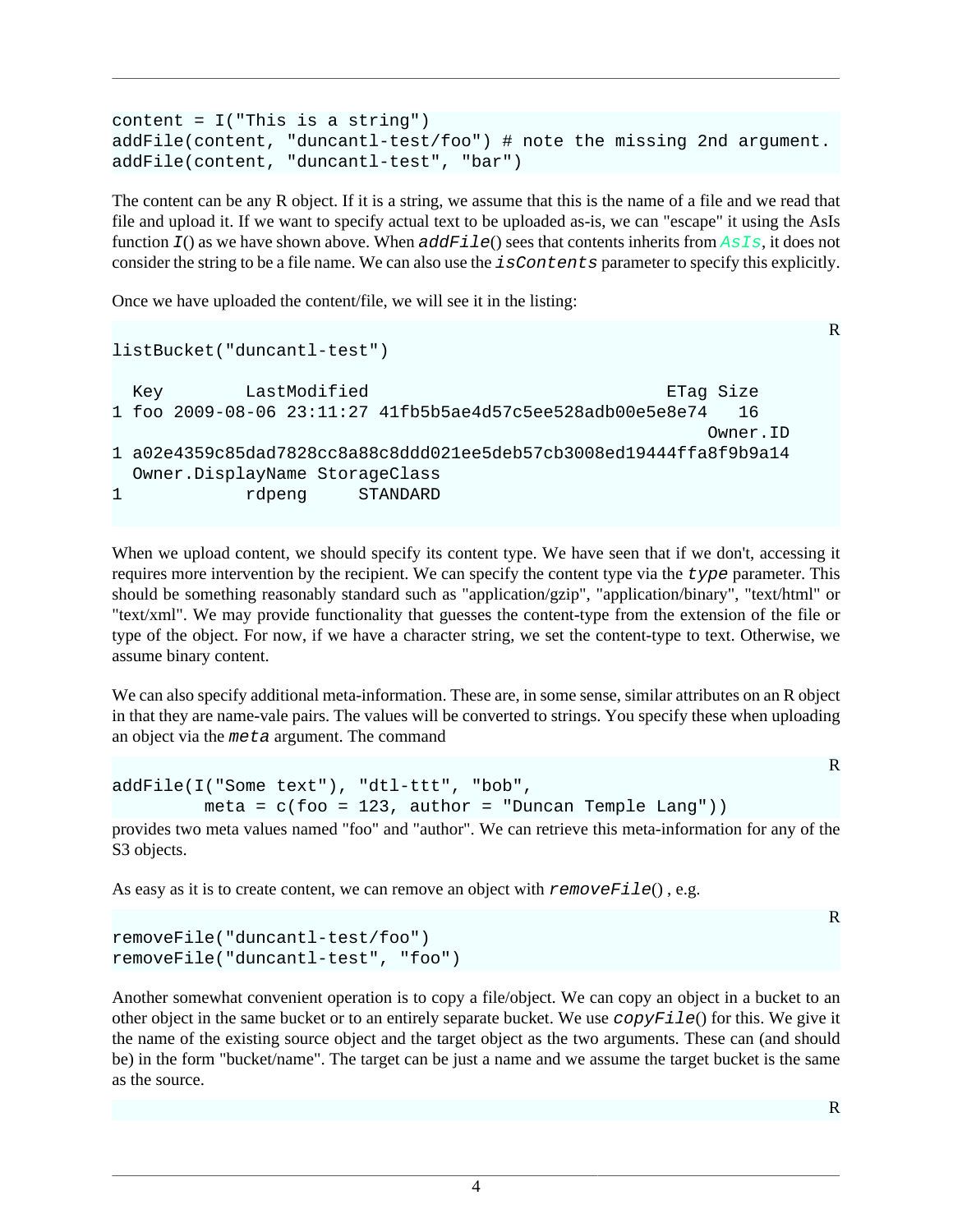```
copyFile("duncantl-test/bar", "xxx")
Alternatively, we can copy an object from one bucket to another, e.g.
```

```
copyFile("www.penguin/temp1", "dtl-share/temp1")
```
We can also copy an object to another bucket and re-use the object name within the new bucket by adding a "/" to the end of the target bucket. For example,

```
copyFile("dtl-share/temp1", "dtl-ttt/")
will create a copy of temp1 in dtl-ttt.
```
# <span id="page-4-0"></span>**Other Facilities**

We have described the commonly used facilities above. There are a few others. We can determine if an object exists using  $s3Exists()$ . For example,

```
s3Exists("dtl-ttt/bob")
s3Exists("dtl-ttt/jane")
```
determine if the two objects named bob and jane are present in the bucket "dtl-ttt".

We can get (meta-)information about an object with  $about()$  (also named  $getInfo()$ ). This returns a character vector giving any meta-data associated with the object, e.g. that was specified when the object/file was created. For example,

```
about("dtl-ttt/bob")
about("dtl-ttt", "bob")
                                     author
                        "Duncan Temple Lang"
 foo
 "123"
                                 Last-Modified
          "Sat, 08 Aug 2009 00:20:11 GMT"
en de la component de la component de la component de la component de la component de la component de la compo<br>La component de la component de la component de la component de la component de la component de la component d
"\"9db5682a4d778ca2cb79580bdb67083f\""
                                  Content-Type
                                   "text/plain"
                                Content-Length
 "9"
                                          Server
                                     "AmazonS3"
```
We can query and set the access controls for a bucket or file/object. The simple way to do this is with getS3Access() and setS3Access() . These take the name of the object being queried as bucket-name pair. getS3Access() tells us who has what permissions. It returns a data frame giving this information for the specified bucket or bucket-object.  $s \in \text{ES3Access}()$  allows us to set a permission in a simple way. We can make a bucket or object private, public for reading, public for reading and writing, or authenticated

R

R

R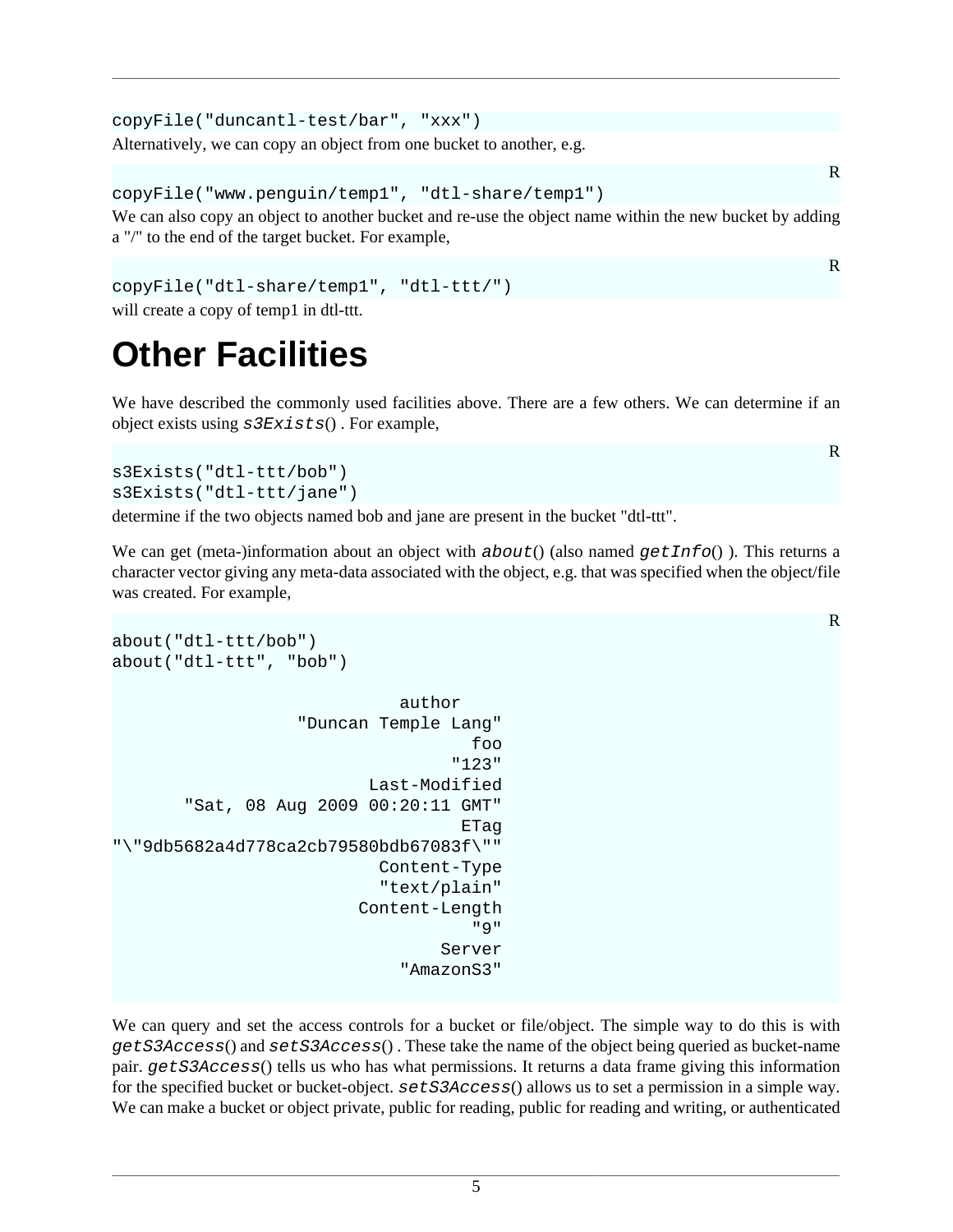read access. These apply to everybody.  $setACL()$  allows us to specify fine-grained access "limitations" for individuals.

Let's create a new bucket named "dtl-share" and a file to it:

```
R
makeBucket("dtl-share")
addFile(I("Hi everyone"), "dtl-share/hello")
Now we look at the access settings:
                                                                              R
getS3Access("dtl-share")
                                                                       ID DisplayName p
1 a02e4359c85dad7828cc8a88c8ddd021ee5deb57cb3008ed19444ffa8f9b9a14 rdpeng FUL
(We are using Roger's login and that is why it is owned by him eventhough we are using dtl s a bucket
name!) We get the same result for the "hello" file.
So now let's make that file publicly available.
                                                                              R
setS3Access("dtl-share", "hello", "public-read")
Now we can examine the access settings
                                                                              R
getS3Access("dtl-share/hello")
ID DisplayName URI permission of the URI permission of the URI permission of the URI permission of the URI permission of the URI permission of the URI permission of the URI permission of the URI permission of the URI permi
1 a02e4359c85dad7828cc8a88c8ddd021ee5deb57cb3008ed19444ffa8f9b9a14 rdpeng
2 <NA> <NA> http://acs.amazonaws.com/groups/global/AllUsers READ
```
This shows the original access (for rdpeng) but has a second row and a new column in the data frame - **URI**. This second row indicates that all the users can read this file. You can access it via a Web browser at [http://dtl-share.s3.amazonaws.com/hello.](http://dtl-share.s3.amazonaws.com/hello)

But what if we want to allow DTL to have full control over the file also.

```
setACL("dtl-share/hello", "4e10a30dc41e8b3b6c7bcebe32720f27b4a79454e99155590730897
```
R

R

# <span id="page-5-0"></span>**Bucket Objects**

We have described the low-level functionality in R for directly accessing the S3 Amazon storage server's facilities. We now turn our attention to a different R interface that hides some of these functions. You still list all the buckets available for a particular "login" via *listBuckets*(). However, instead of listBucket(name), we can think of the bucket as being an object in R. We create such an object with

```
dtl.share = Bucket("dtl-share")
```
(We could have assigned this to any variable in R.) This is an object of class  $Bucket$ . It has methods that working with it slightly more convenient, especially for interactive use. The constructor also allows